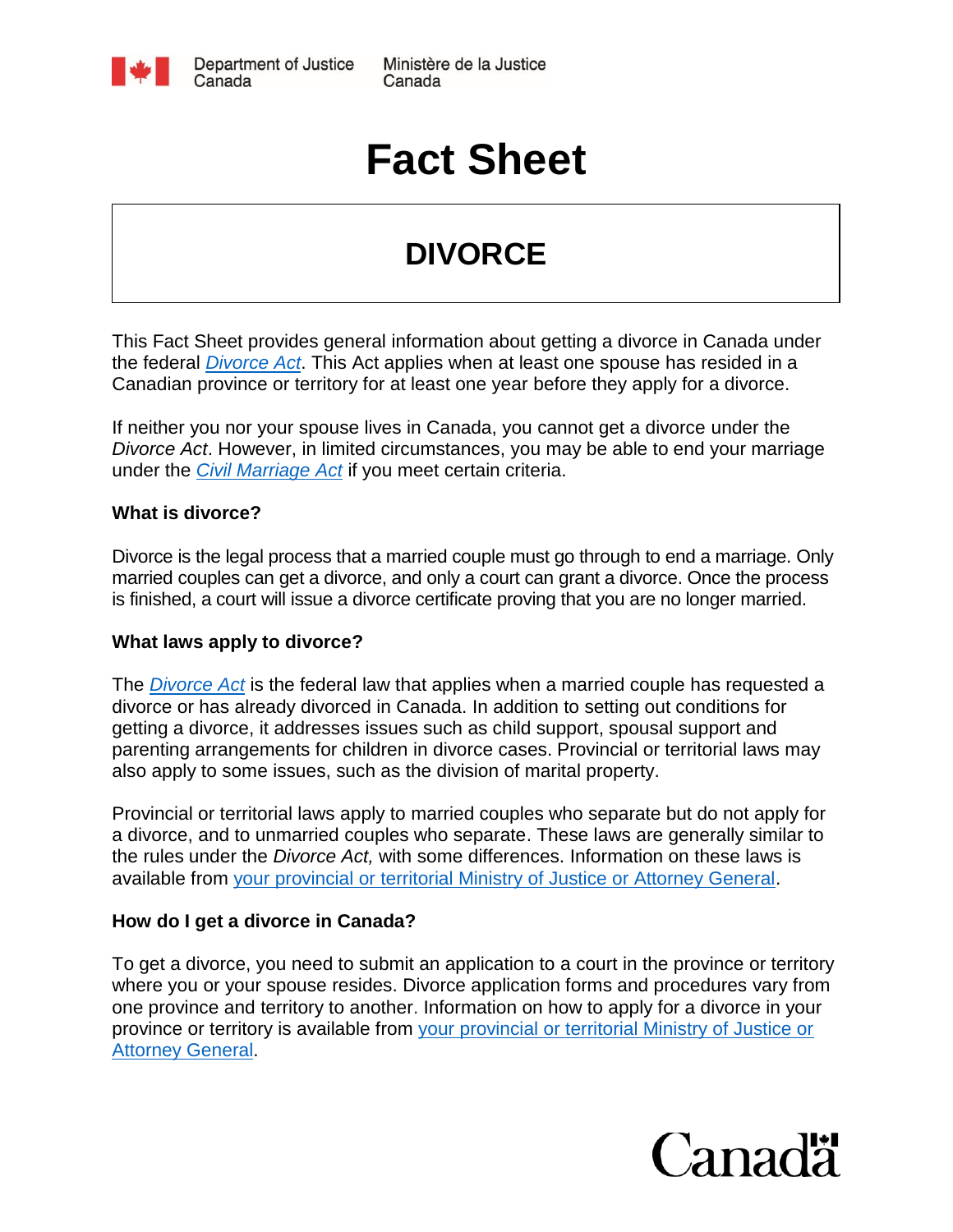#### **Do I need a reason to get a divorce?**

To get a divorce, you have to show that your marriage has broken down in one of three ways:

- you and your spouse have separated and have lived apart for at least one year; **or**
- your spouse has been physically or mentally cruel to you, making it intolerable to continue living together; **or**
- **v** your spouse has committed adultery.

#### **Do I have to wait before I apply?**

If you are claiming your marriage has broken down because you and your spouse are separated, you do not have to wait to apply, as long as you and your spouse are living apart when you apply. However, you and your spouse must have been living apart for at least one year before your divorce can be granted.

You can apply at any time if you are claiming your marriage has broken down because of physical and/or mental cruelty or because of adultery.

#### **What happens if we try living together again after living apart?**

If you have applied for a divorce based on a one-year separation, you can live together again for up to 90 days in an effort to reconcile. If things don't work out, you can continue your action for a divorce as if you had never spent that time together.

#### **What if we have children?**

It is best if parents can agree on [child support](http://www.justice.gc.ca/eng/fl-df/child-enfant/index.html) and [parenting arrangements.](http://www.justice.gc.ca/eng/fl-df/parent/index.html) Upon request, however, the court can make orders on these issues as part of the divorce proceeding.

A court can only grant a divorce if it is satisfied that reasonable [child support](http://www.justice.gc.ca/eng/fl-df/child-enfant/csa-paee.html)  [arrangements](http://www.justice.gc.ca/eng/fl-df/child-enfant/csa-paee.html) have been made for any children of the marriage.

#### **I can't afford a lawyer. Where can I get help with my divorce?**

Your province or territory may have [family justice services](http://www.justice.gc.ca/eng/fl-df/fjs-sjf/index.html) such as mediation that can help you and your spouse work out some or all of these issues before you go to court.

#### **Can I represent myself in court?**

Family law can be complicated. Not only do you need to understand the different laws that apply to your situation, but you also need to understand court procedures in your province or territory. Before deciding on whether to represent yourself, it is a good idea